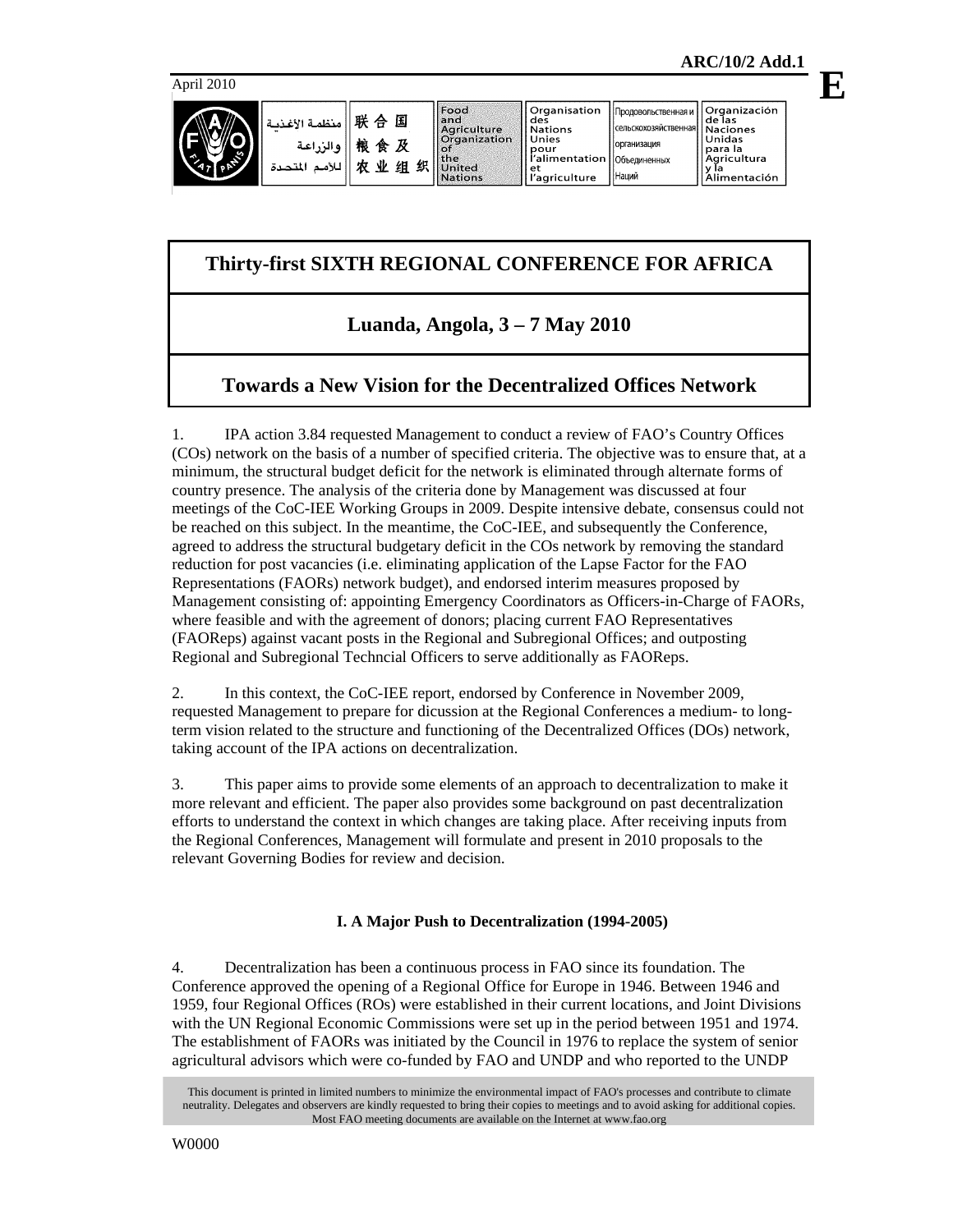Representatives. A major effort to decentralization was made with the Director-General's Review of the Programmes, Structures and Policies of the Organization, which resulted in a package of reforms to the FAO Council in 1994. Decentralization was defined as one of the Guiding Principles and the Organization therefore aimed for "The largest possible measure of decentralization of technical activities to regional, sub-regional and country levels"<sup>1</sup>.

### **Structure and Functioning of Decentralized Offices Network**

5. **Regional and Subregional Offices**. The 1994 package of reforms strengthened the five ROs through the transfer of technical and policy assistance expertise and establishment of Management Support Units. They were made responsible for identifying the priority areas of action for the Organization in the region; monitoring and reporting on major regional developments and trends in agriculture; advising on the normative and technical cooperation work of the Organization in the respective regions; providing the first-line of technical support to countries and the field programme; providing the managerial and administrative support for field programme implementation; and organizing the Regional Conferences and technical meetings of a regional nature. In the initial phase of decentralization during the 1994-95 biennium, in addition to the strengthening of the five existing ROs, five Subregional Offices (SROs) were established to provide better and more responsive support to Members. At the same time the Joint Divisions with the Regional Economic Commissions were abolished.

6. **Country Offices**. The FAO COs evolved from doing predominantly liaison functions to playing a key operational and strategic role. A number of innovative means were used to provide a broader country coverage with the limited budgets available. This included multiple accreditations; national correspondents; and appointment of FAOReps/Outposted Technical Officers .

7. **Field programme operations.** Responsibility for the field programme has been progressively decentralized. Over the period 1996 to 1998, the responsibility for project operations was largely transferred to the ROs. In 2000-2001 national field project operational responsibility was further decentralized to the FAORs, with a core group of operations officers retained in the ROs, operating regional projects and projects in countries with no FAOReps. A very small coordination and monitoring function for the field programme was retained in Rome.

8. **Decentralization of policy assistance and field programme development.** In 1995, the staff dealing with policy assistance to member countries in the former Policy Analysis Division was combined with staff responsible for field programme development in the Technical Cooperation Department and this new division (TCA) was largely decentralized to the Regional and Subregional Offices. In 2004 it was also decided to give COs the lead role in field programme development.

9. **ICT Support.** In 1999, ROs were given Oracle access and all FAOReps were provided Internet access. The Country Office Information Network (COIN) was set up to provide direct access to information about COs. The new Field Accounting System (FAS) and office automation brought significant changes in communication and the overall reporting and account management at country level. Through the Internet, COs were provided access to a steadily expanding set of services such as access to basic budgetary and financial information (Data Warehouse) and field programme management information system (FPMIS).

10. **Delegation of Authorities.** The procurement ceiling of FAOReps was increased in 1997 from USD20,000 to USD25,000 and those of Subregional Representatives to USD50,000 and Regional Representatives (RRs) to USD100,000. The FAOReps were also given greater authority to recruit national consultants.

 $\overline{a}$ 

 $1$  CL 106/2, paragraph 24.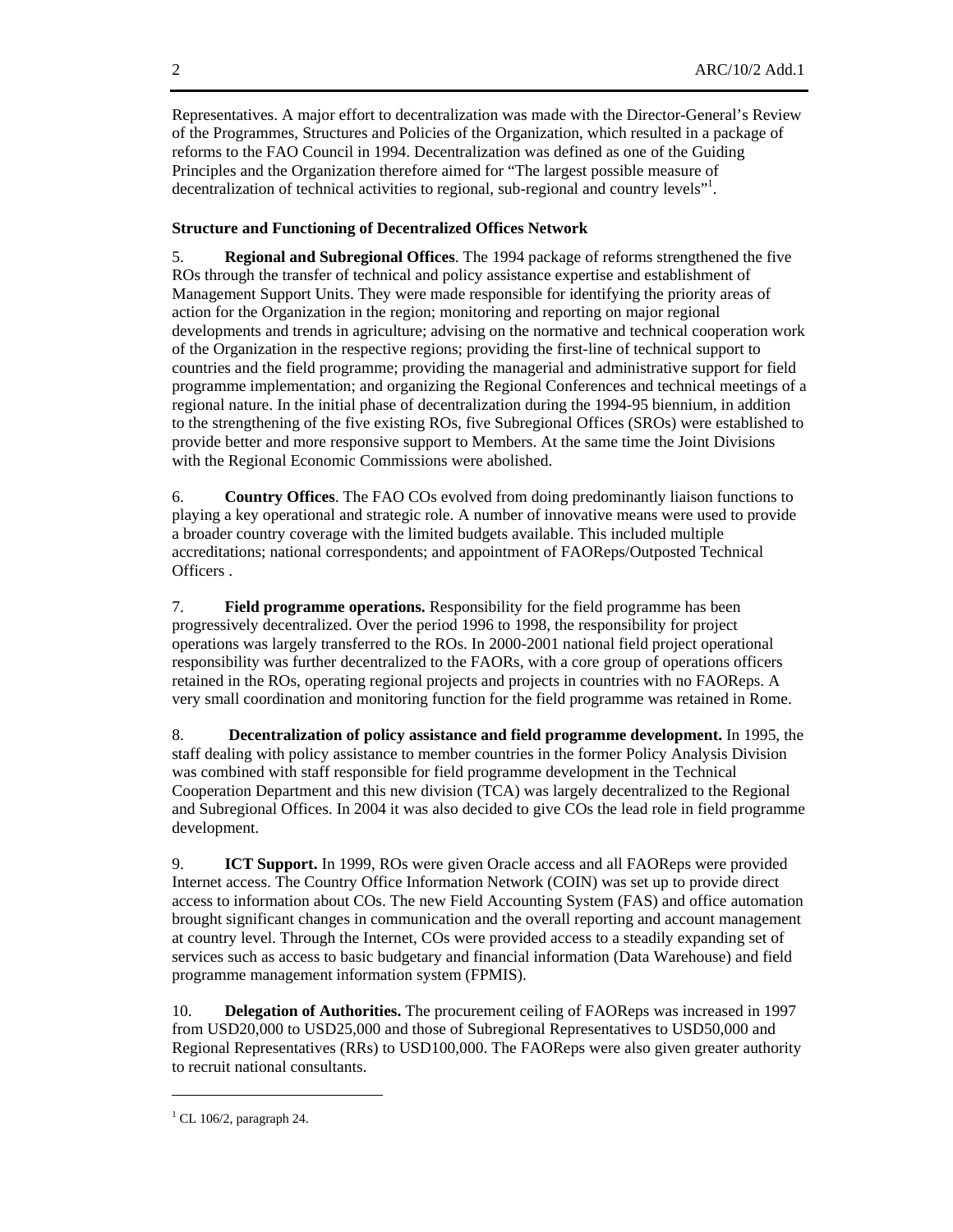### **II. Changes Following the Independent Evaluation of FAO's Decentralization**

11. Over 2003-04, some ten years after the first major move to decentralization, an independent evaluation was commissioned by FAO Management and the Programme Committee to undertake an assessment of decentralization and to put forward recommendations<sup>2</sup>. The Evaluation team suggested a number of ways to improve the work of the DOs network.

### **The Vision for Decentralization (2005)**

12. Management response to the Evaluation was discussed at three Programme Committee meetings (92nd, 93rd and 94th Sessions) and actions proposed were endorsed. The Management response included a "Vision for Decentralization" which aimed at providing an overall context for decentralization<sup>3</sup>. The Vision envisaged that the DOs network, working with other parts of the Organization, identifying trends, sharing knowledge, building consensus and commitment and, working with countries and other partners, would use knowledge to leverage and implement solutions to the problems of hunger, poverty and sustainable development. Other key elements of the Vision were:

- **Country Offices.** In keeping with the country focus, FAO needs to have a comprehensive country-level presence. However, the type and method of funding of FAO presence would vary, for example through multiple accreditations.
- **Regional and Subregional Offices.** The first line of technical support to countries, other than from the CO, will come from the multidisciplinary technical teams located at the SROs – the number of which would be increased. The Regional Offices' role would change, focusing more on major regional issues and concerns.
- **Programme Development.** The Organization's structure, its programme of work, and its systems and procedures, should take a country-focused approach. The National Medium-Term Priority Frameworks (NMTPFs) would outline how FAO can best assist the country in meeting its priorities. The NMTPFs would also serve as the building blocks for FAO's Subregional and Regional programmes. The results of the Regional Conferences and other regional bodies, such as the regional forestry commissions and regional fisheries bodies, would also provide input to the development of regional programmes, which would subsequently be melded into the Organization's corporate Programme of Work and Budget and Medium Term Plan. The NMTPFs would also serve as input for determining the mix of technical skills at the Subregional and Regional levels.
- **Human Resources.** FAO country staff must be highly qualified and the best possible candidates would be selected as FAOReps. The briefing, training and assessment of FAOReps would be improved. The COs would draw technical expertise from all parts of the Organization. Access to expertise outside the Organization should be facilitated by the substantial increase of budgets for non-staff human resources throughout the Organization.
- **Administrative Issues.** All parts of the Organization's structure must function effectively and efficiently. There would be better financing of the decentralized structures, greater access to corporate systems, and increased delegation of authority to spend and receive resources and undertake certain personnel decisions and transactions.

 $\overline{a}$ 

 $^{2}$  PC92/6 a) – FC108/18.

<sup>3</sup> PC94/3 and FC 100/26.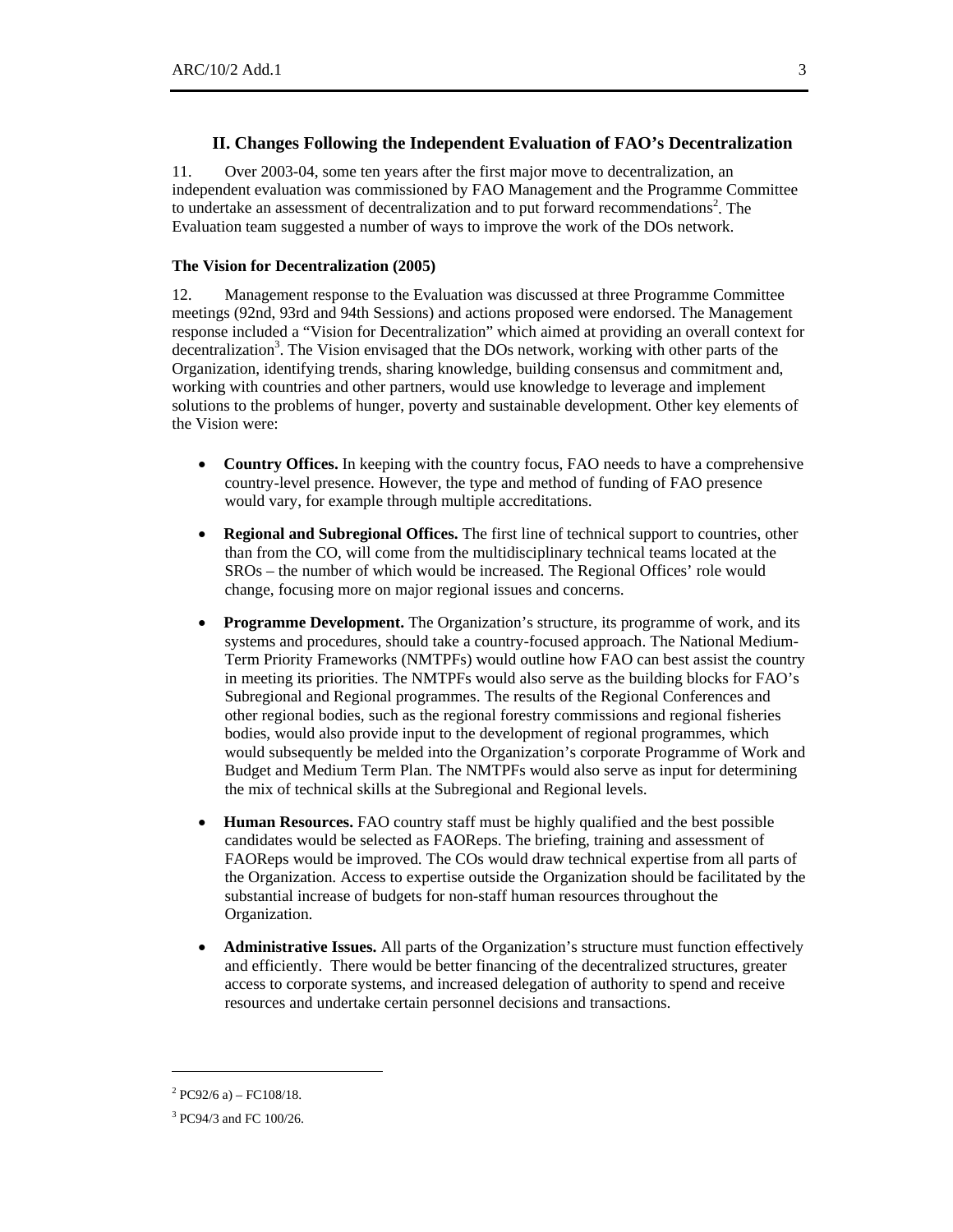• **Communication.** Communication and staff exchange/rotation between headquarters and the DOs and between different levels of the DOs would be improved. This would complement increased innovative use of technology such as e-mail, electronic conferencing and videoconferencing.

13. **The Members' Response**. Both the Programme and Finance Committees discussed the Management response, including the Vision for Decentralization. The Programme Committee "was satisfied with the management response and felt that the Secretariat had embraced the general thrusts and most of the evaluation's recommendations." The Finance Committee "appreciated the general thrusts and vision of the document". Both Committees pointed out the need to continue work on the specific actions related to decentralization. The Management proposals on decentralization were endorsed by the FAO Conference in 2005.

#### **Decentralization Actions After 2005**

14. Following the Independent Evaluation of FAO's Decentralization, and the Governing Bodies' endorsement of Management proposals, a number of changes were made in the structure and functioning of the DOs network to implement the Vision<sup>4</sup>, some of which are highlighted below.

15. **Country Offices.** New staffing models have been applied to COs, with the objective of improving the distribution of the available resources. The new models have resulted in a reduction of General Service posts and International Administrative Officer posts and the increase of national professional staff. NMTPFs have gradually been introduced and have been completed in 66 member countries. Complemented by production of similar documents at the regional level, they helped give a country focus to programming and budgeting process, as well as to resource mobilization and field programme development.

16. **Subregional Offices.** New SROs were opened in Africa, Central Asia and Central America. Another new SRO is to be opened for countries of the Gulf Cooperation Council States and Yemen, at no cost to the Organization. Multidisciplinary Teams (MDTs) were set up in two other locations, bringing to 13 the total number of SROs/MDTs. Subregional Management Teams comprising the Subregional Coordinators (SRCs), Subregional Technical Officers and FAOReps have been launched. These teams aim to help build synergies in the subregion, and promote a common approach to problems and interaction with subregional institutions working on economic integration and trade promotion. Skill mix in SROs was determined through consultation between ROs and headquarters departments. Following the recommendations of the Asian members at the 28th Regional Conference for Asia and the Pacific, no additional SROs have been established in the Asia and the Pacific Region, except the Subregional Office for the Pacific Islands which was approved by the  $106<sup>th</sup>$  Session of the Council in May 1994.

17. **Regional Offices.** The ROs were given responsibility for leading FAO's response to the regional priorities and implementing related regional programmes and projects. The RRs lead a Regional Management Team, composed of SRCs to review programmatic and managerial challenges and prepare a Regional Priority Framework building on NMTPFs, outcomes of Regional Conferences and requests of regional organizations.

18. **Resources.** Increased resources were made available to ROs and SROs for travel and non-staff human resources. Half of the income generated from the Administrative and Operational Support (AOS) costs charged to non-emergency projects was provided to FAOReps. Special arrangements have also been made to reimburse FAOReps for their role in the delivery of emergency programmes.

 $\overline{a}$ 

<sup>4</sup> See, *inter alia*, Supplement to the Director-General's Programme of Work and Budget 2006-07 (Reform proposals), C 2005/3 Sup.1, and Implementation of Conference Decisions and Proposals from the Director-General, CL131/18.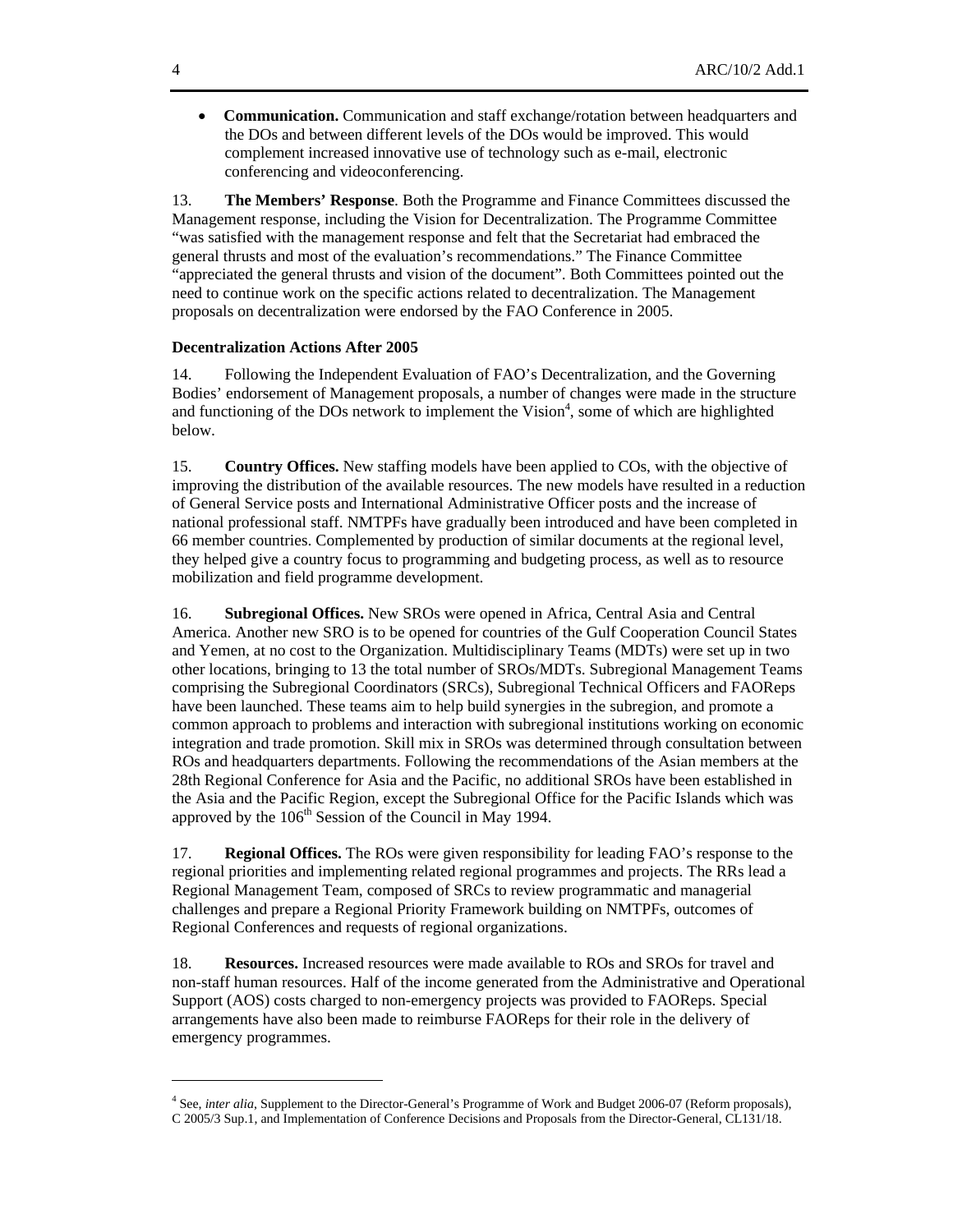19. **Delegation of Authority.** In May 2006, several measures were introduced to empower the DOs, including for increased authority for Procurement, Letters of Agreement, Recruitment and Operational Cash Accounts. FAOReps were provided a TCP Facility of up to USD200,000 per biennium per country. Authority at the same level for regions and subregions was extended to RRs and SRCs. FAOReps to receive contributions from local donors up to the amount of USD200,000. Procurement authority was increased from USD100,000 to USD150,000 for RRs, from USD50, 000 to USD75,000 for SRCs and from USD25,000 to USD50,000 for FAOReps – and larger authorizations were granted in countries with large emergency programmes. FAOReps were made responsible for the entire development project cycle of the field programme in their countries. Similarly, RRs and SRCs have responsibility and authority for regional and subregional projects in their respective areas of competence.

20. **IT Support for Decentralization.** Significant improvements and expansion of the COIN system produced major streamlining of the administrative processes related to DOs. Budgetary revisions, procurement of goods and services, requests for additional allocations, disposal of old equipment and other processes are now handled electronically through COIN, thus avoiding the need for sending forms and messages to the responsible units at headquarters.

## **III. Towards a New Vision on the Structure and Functioning of FAO Decentralized Offices Network**

21. The Rome Declaration, adopted at the World Summit on Food Security, held in November 2009, stressed "that food security is a national responsibility and that any plans for addressing food security challenges must be nationally articulated, designed, owned and led, and built on consultation with all key stakeholders." The Summit participants further stated that "we will intensify international support to advance effective country-led and regional strategies, to develop country-led investment plans, and to promote mutual responsibility, transparency and accountability". In order to fulfil its mandate FAO must have an effective DOs network to ensure a strong, proactive and responsive FAO presence at country level, working closely with government and development partners. Given that agriculture is a science of ecosystems and local conditions, and that available resources are limited, the FAO network needs to be flexible and tailored to the needs of different Members. The sections below provide some elements of an approach to decentralization to make it more relevant and efficient.

22. **An Overall Vision.** FAO's DOs network has to be further strengthened and consolidated to support Member Countries to meet agreed goals and strategic objectives with regard to sustainable food security and rural development. Their role is to deliver high quality services to Members and ensure that FAO, in pursuing its agreed Strategic Objectives and performing its core functions, addresses national priorities and needs. Based on these considerations, Management's overall vision is to:

*Have in place a DOs network that provides, efficiently and effectively, high quality policy advice and technical services to Members, to help build national capacities to achieve food security and promote agriculture and rural development, while ensuring that FAO's global work addresses national priorities and needs. The DOs network would be staffed with experienced and skilled experts, who can draw upon the full range of technical expertise available in FAO, its Member and Partners, through networks and communities of good practice.*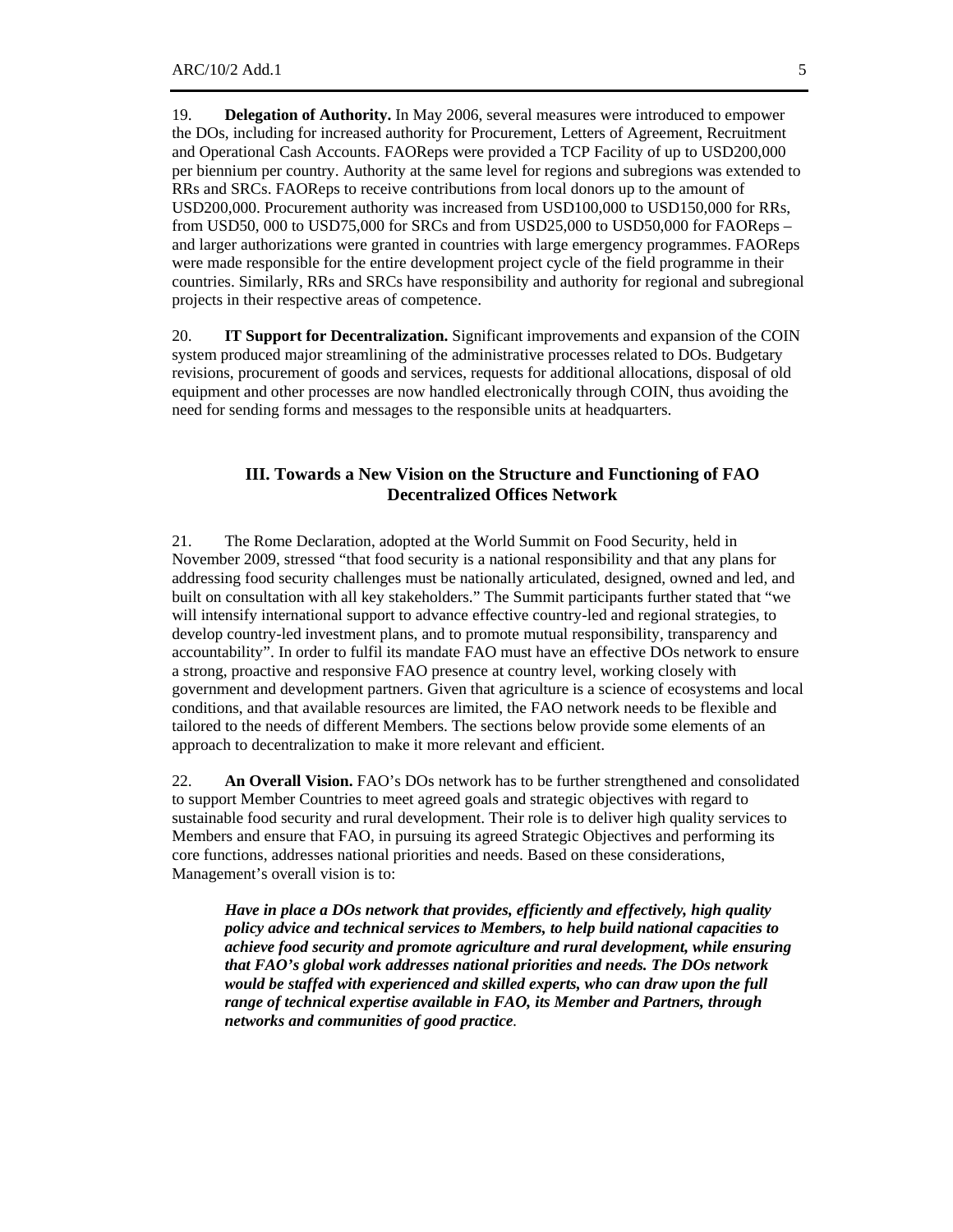#### **Structure of DOs Network**

- 23. **Some guiding principles for the struture of the DOs network are**:
	- **Size and composition** COs are tailored to the programme requirement of the country, in full synergy with the government and other partners, including the UN system, donors and NGOs. Country presence would be based on a flexible approach which takes account of variations over time in the development needs and capacities of Members.
	- **Support structure** ROs/SROs give the highest priority to backstopping and supporting the activities at country level, in order to promote a country programme-driven approach. The concerned SROs, ROs and MDTs provide adequate coverage in terms of technical assistance, policy advice and capacity building, with the support and cooperation of the concerned headquarters technical departments.
	- **Decision-making on structure** Members, individually and within the context of the region or subregion they belong to, are the best judge of FAO presence and support required at country, subregional and regional level that is suited to their needs. The Regional Conference serves as the forum to discuss and agree on the type of country, subregional and regional presence needed from FAO for the region concerned.
	- **Funding** Sustainable funding, using innovative approaches, is used for an enhanced and strengthened DOs network. Management and Members work together in evaluating different funding models, including those for country-level operations. Various options are used, such as voluntary financial contributions from the country covered (including the support of national experts and young professionals, south-south cooperation), and joint offices with other programmes and agencies. In this connection, resources available from the FAO "Innovation Fund" would be used for exploring innovative approaches.

#### **Functioning of the DOs Network**

24. FAO policy advice and its support to capacity development have to be based on the best technical knowledge and experience from around the globe. A primary requirement is that the DOs network and headquarters offices closely interact to ensure that various parts of FAO are effectively linked and function as one, in line with the corporate strategy and result-based management. Essential elements for this are:

- **Access to FAO's knowledge base** The COs have an easy access to FAO's global technical knowledge, and to best practices from around the world. Such information is organized and made easily accessible through communities of practice and knowledge networks.
- **Staff mobility** There is regular rotation of staff among headquarters and the field offices to ensure that all staff are aware of field realities; international best practices and global perspective and knowledge; and how central support services operate.
- **Build on and complement national expertise** COs mobilize available expertise at national level working with various national (governmental and non-governmental) organizations. Where necessary, this is complemented by regional and international expertise, including under south-south cooperation.